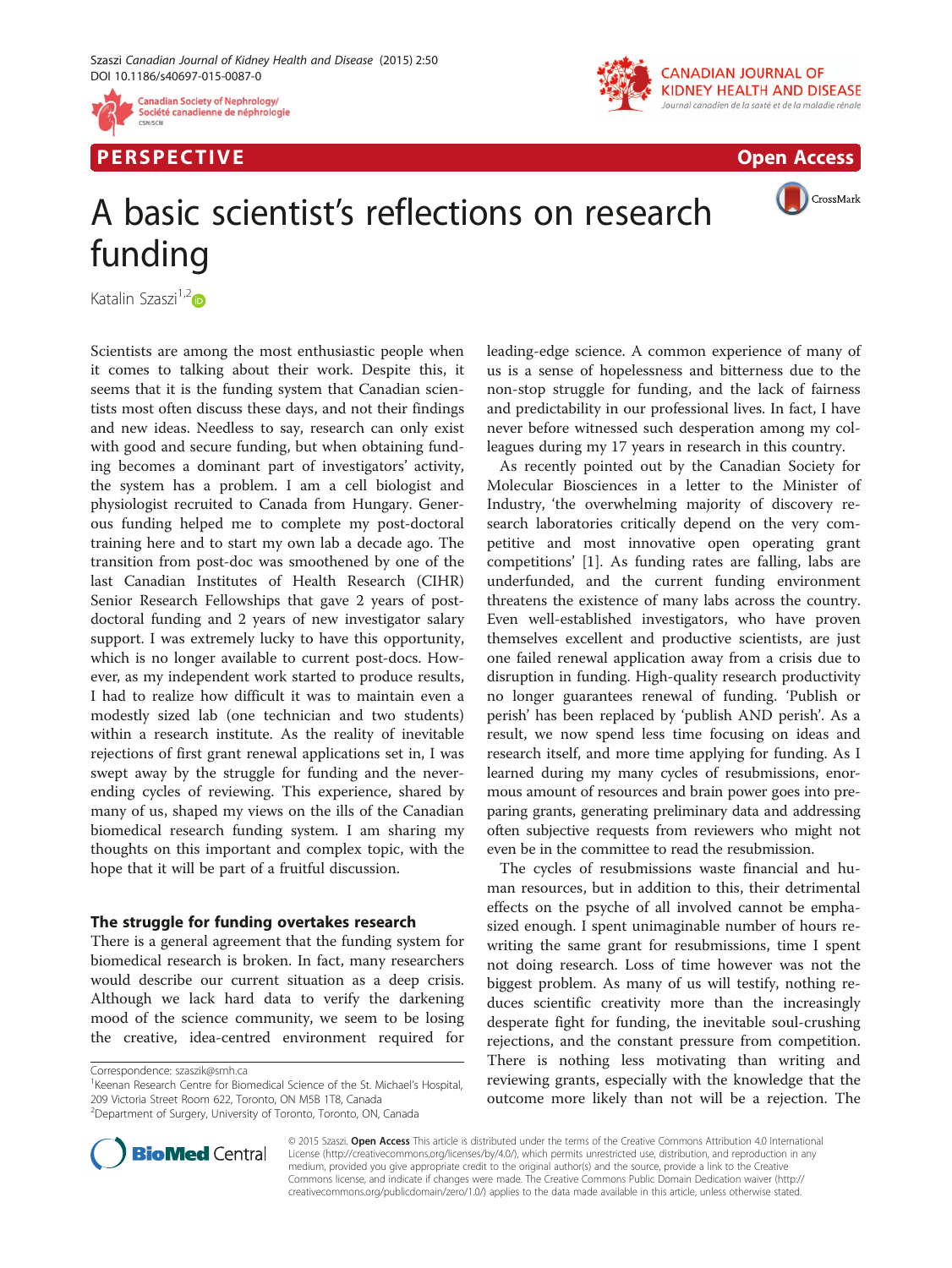constant grant competitions with unpredictable outcomes are a major source of debilitating stress that crushes creative thinking. In addition, it is worth noting that science is a collaborative endeavour, where the rocky road towards discovery is best smoothened by sharing data instead of hiding them to protect one's chances for funding. Overall, our funding system is turning scientists into entrepreneurs and managers, and forcing them into roles they have not trained for, never wanted as a career, and which requires a very different mindset than doing science. I was trained to be a scientist and Dragon's den is not my world. Rules of the business world cannot be applied to science.

Training is also an important task of research labs. The funding crunch victimizes our trainees in more than one way. Students are facing a rapidly changing training environment, as fewer researchers can afford to train graduate students. Those labs that can still participate in training now rely too heavily on these inexperienced but cheap members of the research community to perform cutting-edge science. Absence in the labs of senior people, e.g. technicians and research associates who no longer can be paid from average grants, reduces the quality of both training and research, slows progress, and forces students into roles they often cannot fulfil. This is a fact well known to anyone who has tried to finish promising research projects with inexperienced students. Finally, who will be the next generation of researchers? Academia has lost its appeal and our struggles will hardly make our trainees want to follow in our footsteps.

### How did we get to this point?

There are two sides to this problem: stagnating funding, that has to support an increasing number of excellent labs, and a major shift in funding philosophy affecting existing labs. In the past decades, biomedical research yielded amazing results and the number of excellent research groups exploded in Canada. Unimaginable technical advances and the fast growth of the biotech industry that supports experimental research widened the scope and potential of research but also increased expenses. Despite these factors, in the past years, funding stagnated, leading to plummeting funding rates and a sharp fall in the value of individual grants. For example, the latest transitional operating grant competition of CIHR not only yielded an unprecedentedly low funding rate (below 15 %), but also saw a 27 % budget cut for every awarded grant. This hit especially hard, since in the past 2 years, we had only one competition per year instead of the previous two. The decrease in inflationadjusted value of the Canadian Research and Development expenditures is well demonstrated by Chakma et al. who explored global trends in research funding during the period of 2007–2012 [[2](#page-3-0)]. Their data show a negative

growth in spending in Canada, the USA and Europe, which was in sharp contrast to the huge growth in Asia, most notably in China.

Along with stagnating funding, there is an ongoing shift in the funding philosophy, as demonstrated by the changing policies and funding priorities of CIHR and Natural Sciences and Engineering Research Council (NSERC). Especially problematic from my viewpoint is the rapidly decreasing appreciation of curiosity-driven fundamental research. The current trend rewards applied research and knowledge translation at the expense of basic science and highly rates projects with potential for commercialization, i.e. immediate 'results' and industry relevance. In contrast, projects that aim for a better understanding of fundamental mechanisms are increasingly out of favour. A second trend is that large portions of funding are directed towards selected research priorities, further reducing funding for investigator-initiated projects. As a result, applications that received lower ranking from review panels are funded based on their topic, with the danger that relevance takes precedent over quality. Yet another trend is that money is directed towards large labs and mega-projects, while starving many smaller labs.

These shifts that tilt the balance of funding are based on a few false beliefs. One such idea is that science is slow in benefitting society because academic researchers are reluctant to translate our knowledge. Accordingly, only an emphasis on translational research will stop scientists from doing 'useless' research for the sake of research itself and speed the application of discoveries to prevent and treat disease. However, the history of science tells a different story, as leading scientists continue to point out (e.g. [\[3](#page-3-0)–[5\]](#page-3-0)). In an excellent essay, David Botstein of Princeton University argues that great advances in biomedical science are the direct result of work by thousands of basic scientists whose primary goal was to understand fundamental mechanisms of biology [[4](#page-3-0)]. It cannot be emphasized enough that basic science generates the discoveries that form the basis for translation. Thus, basic and translational science are complementary. As a powerful editorial in the journal Infection and Immunity puts it, 'support for translational research must be accompanied by a robust investment in basic science, which provides the essential raw material for translation and continues to represent humanity's best hope to meet a wide range of public health challenges' [[5\]](#page-3-0). Is it possible that the already accumulated knowledge is adequate to solve all diseases if we put more effort in translating? When considering this question, we must remember that knowing facts does not equal a deep and adequate understanding of mechanisms, something that is a prerequisite for successful translation. Thus, in the absence of good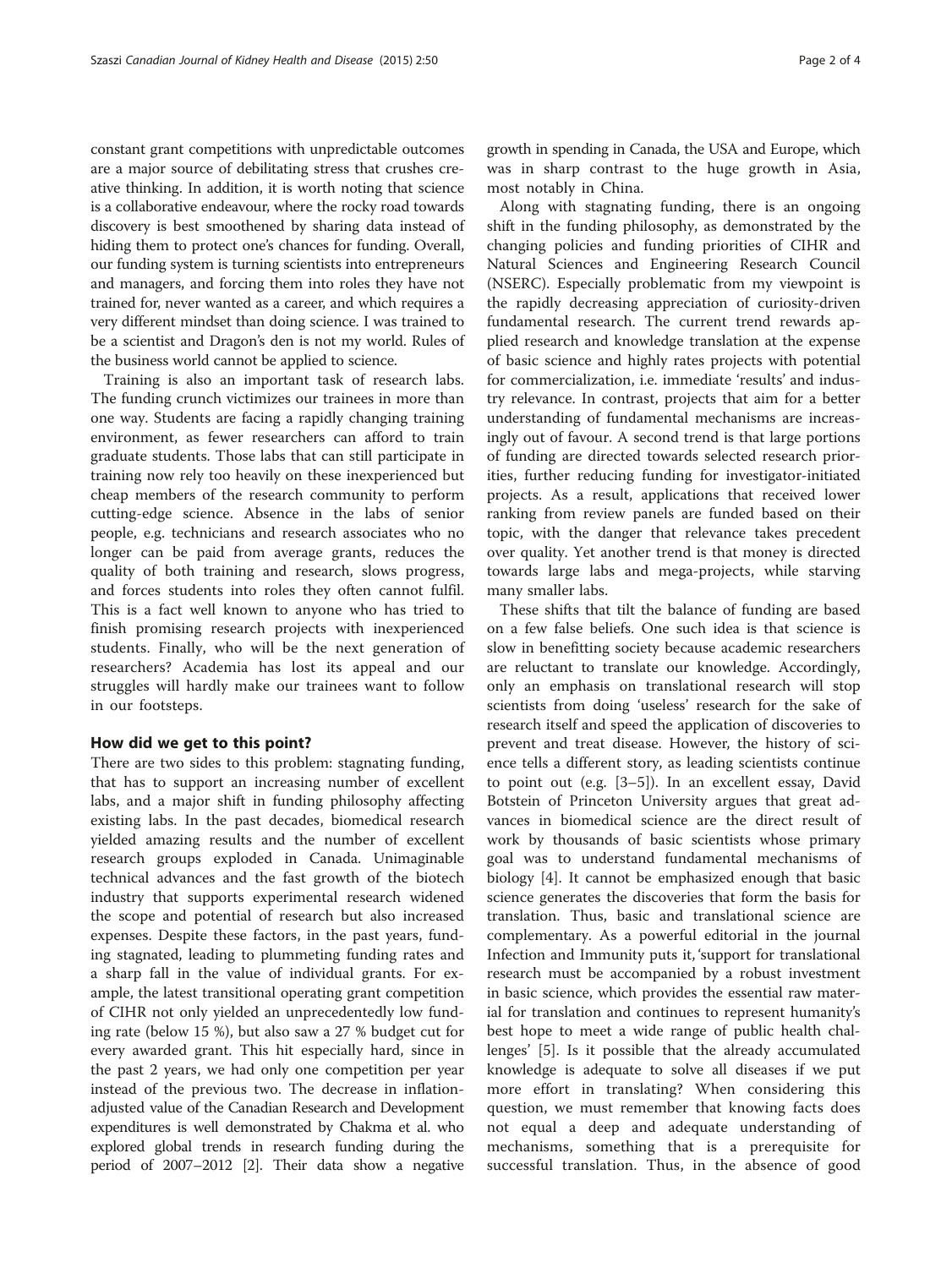understanding of many processes in nature, the answer to this question is no. Despite this, applications aiming at mechanistic understanding of important processes with no immediate disease relevance stand little chance of funding.

A second false belief is that major steps can only come from large projects, while smaller groups are useless and not worth supporting. The truth is that discoveries can come from anywhere, and only a broad base of wellfunded researchers can provide the environment and culture that will promote the creativity of and innovation by all participants. Interestingly, the need of a wide base of participants is well accepted in sports, where politicians and the public agree that we must support a large population of talents so some of them can reach the podium. This requirement is true for science too, with the important difference that in research, there are no winners and losers. Science does not move forward through large breakthroughs generated by isolated research groups (winners reaching the podium). Instead, main steps are due to increments provided by years and years of painstaking, slow work by many groups and slowly accumulating knowledge achieved through a multitude of failures [[6](#page-3-0)].

#### What about peer review?

Peer review was implemented to assure quality control and fairness. Contrary to its intended role, our current system is full of bias and greatly opposes risk taking and outside-the-box thinking, major attributes of leading-edge science. The problems of peer review were discussed in detail by Wheeldon and Gordon [[7](#page-3-0)]. The ultimate goal of review is to select good projects with a high likelihood of success. But there is an inherent contradiction: due to the nature of scientific discovery, there is no good way of predicting which idea will work, which hypothesis will prove correct. Contrary, the more novel an idea is, the higher the chance that peer review will reject it as too risky.

Since funding decisions must be made; peer review increasingly relies on 'objective measures' including preliminary data and metrics to predict success. The requirement to support all aspects of a proposal by preliminary data is out of control. Significant portions of existing grants are now spent on generating data for the next grant. Due to the low funding rates, a large percentage of these data will never be further extended and published. The cycle of writing and reviewing mostly rejected applications leads to ballooning costs, money spent on nothing. Gordon and Poulin convincingly demonstrated how wasteful the peer review system is [\[8](#page-3-0)]. Using data from 2007, they estimated that the costs of preparing an NSERC discovery grant and its rejection by peer review (\$40,000) exceeded that of giving every qualified investigator directly an average baseline discovery grant of \$30,000. The amount of an average grant is

usually higher at other agencies, but the requirements for expensive preliminary data are also more substantial.

As a consequence of falling success rates, the system is clearly overwhelmed by the increasing number of applications, a large proportion of which are excellent and would deserve funding. Reviewers are facing an almost impossible task of selecting the few winners from the large pool of excellent grants. They are often asked to assess projects in which they are not content experts, further increasing error.

To do the job, we are becoming overly critical, picky and unreasonable. Overall, reviewing is becoming an increasingly impossible and stressful job that unsurprisingly quickly leads to burnout. For applicants, lack of quality control and transparency in the review process is a huge issue. There is no mechanism to protest against mistakes and there is no accountability in the system. Addressing issues raised by reviewers does not guarantee a better ranking for the resubmitted grant, leading to endless cycles of resubmissions.

Since prior productivity is viewed as a good indicator for future success, much emphasis is put on this aspect when assessing applicants. For this, committees increasingly rely on metrics, but the use of these is problematic. This is a larger topic that I cannot address here in detail, so I will only mention one example: journal impact factors were not designed for the purpose of assessing the quality of applicants' papers. The Declaration on Research Assessments (DORA) that was endorsed by a multitude of leading scientists and scientific organizations intends to reduce biases and inaccuracies when evaluating research by halting the practice of correlating the journal impact factor to the merits of a specific scientist's contributions [\[9\]](#page-3-0).

#### What are the solutions?

There are no obvious, easy solutions for such a complex issue as improving the funding system. CIHR is currently undergoing a major overhaul, and other agencies, including the Kidney Foundation of Canada, are also changing their application process to improve peer review. It is too early to know the effects of these changes. An honest assessment and a better conversation between agencies and the research community will be vital. Importantly, improving the system will require not only more money, but also a rethinking of funding philosophy and peer review. Reform should aim at reducing the counterproductive struggle for funding. Increased funding security for some well-established researchers through the new CIHR foundation scheme is a good step. But with its long evaluation times and low funding rates, it leaves many outstanding applicants in an unfair funding limbo for extended periods of time. Without better funding for the project scheme, the system will also leave a large portion of labs unfunded. The balance also appears to